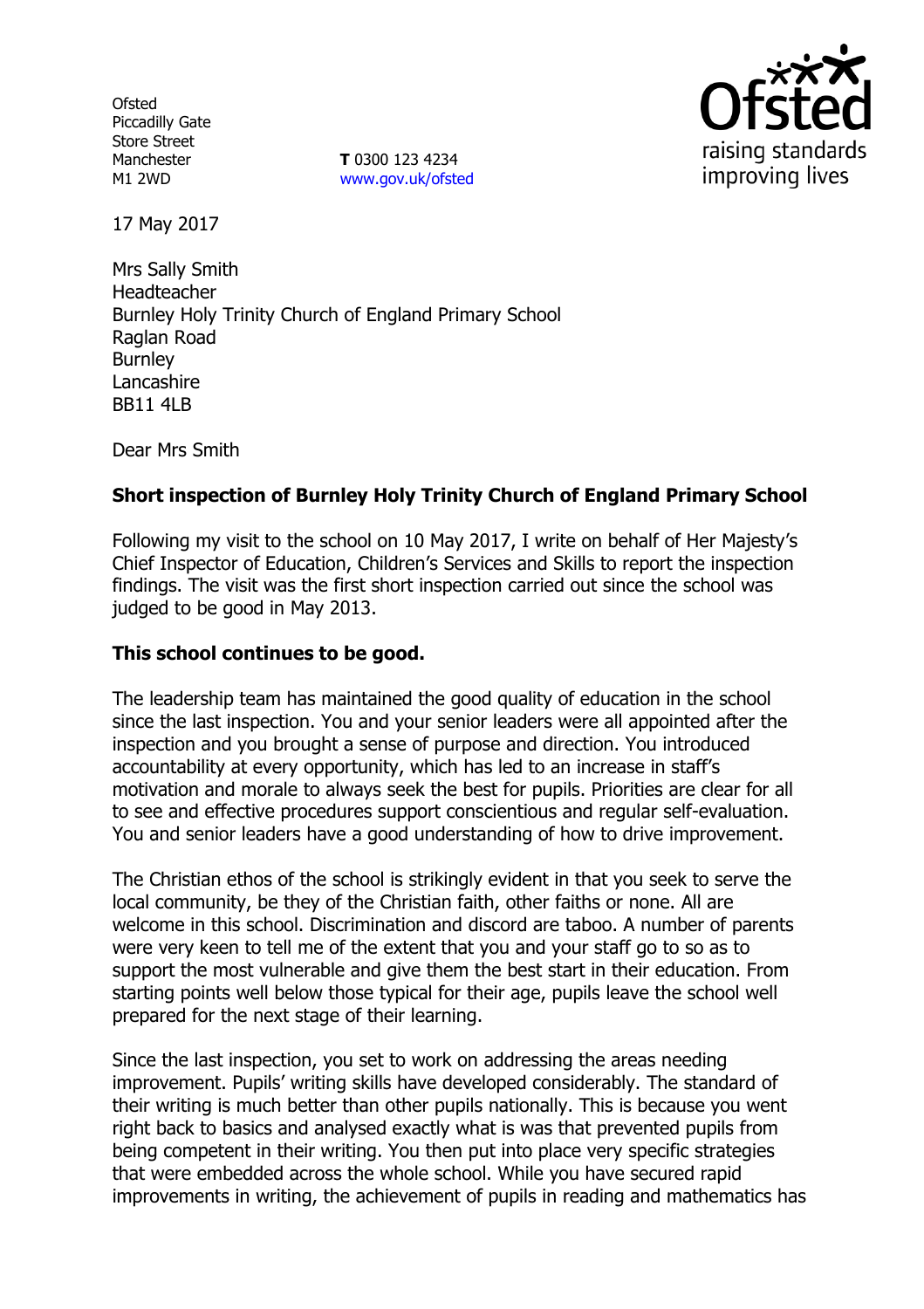

not been as impressive.

In mathematics, you ensured that problem-solving was introduced into teaching and that pupils would be given opportunities to use their reasoning skills. I could see evidence of this in pupils' book and through your own records. However, it is noticeable that pupils' basic mathematical skills are not always secure, and this is impeding the progress that pupils are making in this subject. Likewise in reading. Because opportunities for pupils to read at home and more widely are limited, pupils' vocabulary is not as developed. You have spent a considerable amount of money resourcing the school library and purchasing a range of reading books and pupils are using these well. However, too few pupils read outside of school. We spoke about ways in which parental engagement could be further enhanced to support and promote their children's reading for pleasure.

Teaching has improved since the last inspection and information about pupils' learning is used in a more intelligent way. Teachers build on pupils' prior knowledge to plan lessons that meet their needs and engage their interests. The pupils spoke to me about how well their teachers make learning fun and simple to understand. At the same time, they recognised that they are made to think at school and that they often go home with 'heads that hurt a little. Not in a bad way just that we've learned so much.' You have very high aspirations for the pupils, but you know that in order to realise these aspirations the teachers need to be suitably equipped with the skills to deliver. An extensive programme of training has been put in place and where staff need support it is provided for. In developing staff, you are astute in identifying future leaders and have worked hard to develop leadership skills so as to ensure effective succession planning for the future.

Governors share the ambition and diligence of senior leaders to improve continually. They are very self-aware and readily acknowledge how much they have grown in confidence and expertise since you became headteacher. Comprehensive training has given governors the skills necessary to understand assessment information, which helps them understand how well the school is doing. This enables governors to support leaders while holding them firmly to account. Effective performance management arrangements, regular visits, links to different subject areas and purposeful questioning all contribute to making governors efficient in carrying out their duties.

## **Safeguarding is effective.**

All of the pupils and parents I spoke to, and those who responded to the online questionnaire, say that this is a safe school. All the safeguarding arrangements are effective and reflect requirements. The procedures to check the suitability of adults working with children are thorough and you leave nothing to chance. There are clear systems in place to record incidents effectively; records are detailed and of high quality. You work closely with external agencies and parental involvement is appropriate. Staff training is up to date and adults know what to do if there are any concerns about a pupil. Pupils know whom to speak to if they have any concerns or worries and show a good understanding of how to keep themselves safe.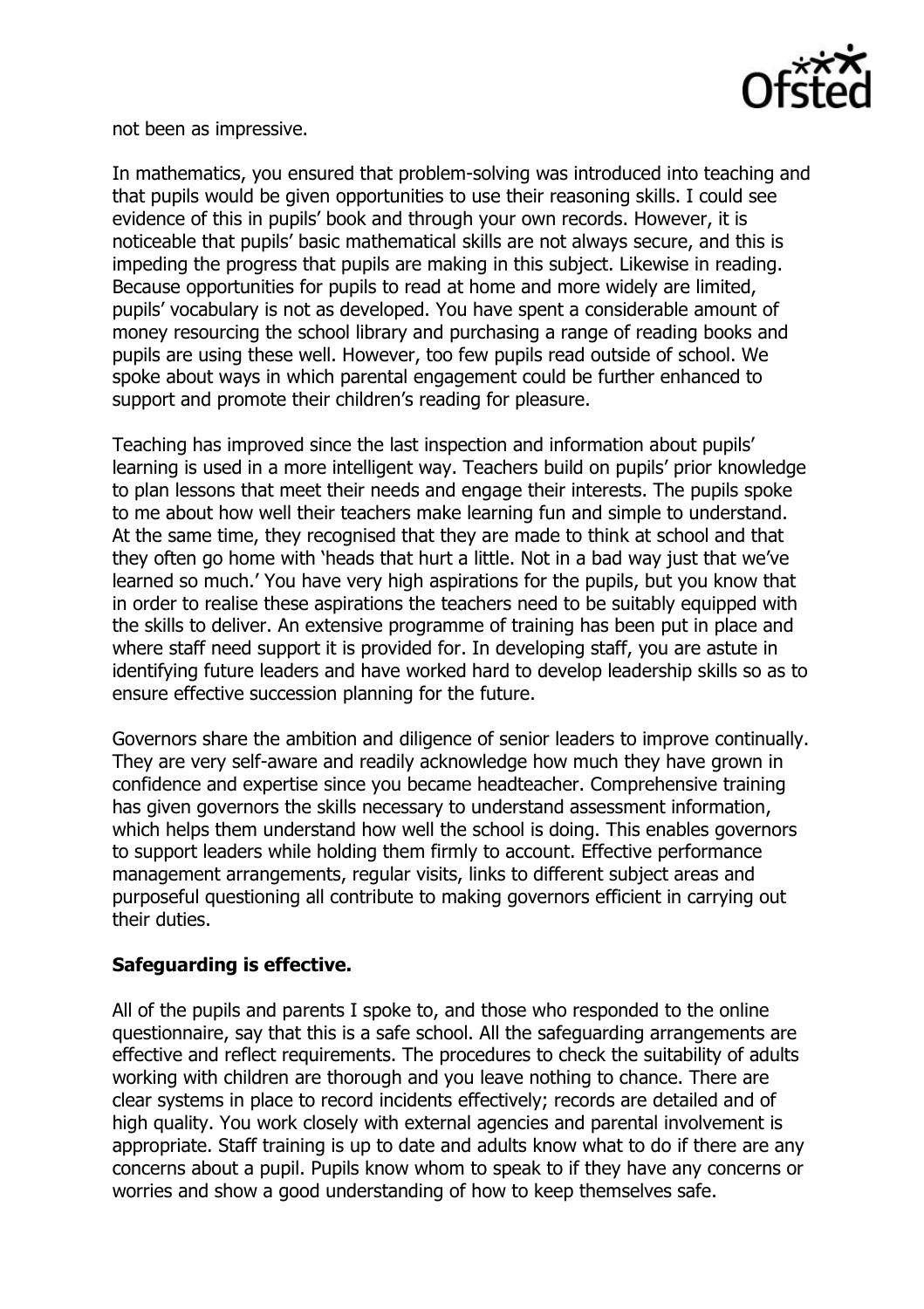

# **Inspection findings**

- Achievement in all subjects indicates a sustained picture of improvement. The proportion of children achieving a good level of development in the early years is closer to the national average each year. From starting points well below typical for their age, children in the early years make good progress. A similar picture is seen in the Year 1 phonics screening check. Over the past three years there has been sustained improvement.
- $\blacksquare$  The standards reached by pupils at the end of key stage 1 have been variable. There has been turbulence in staffing in this key stage and this has had an impact upon standards. Nonetheless, you ably and sensitively managed this period and there is now stable staffing. Key stage 1 is beginning to return to being a strength of the school.
- Pupils' achievement in writing by the end of key stage 2 is excellent. While pupils achieve similarly to their peers nationally in reading and mathematics, this is not as strong as in writing. As outlined above, we spoke about this in depth. You are working with the local authority and diocese to see where you can benefit from effective practice in other schools.
- The number of fixed-term and permanent exclusions have been high in previous years. This is because of the very high standards and expectations of behaviour that you have. You and your staff do all you can to support pupils with challenging behaviour but you take a firm line when certain behaviours are no longer tolerable. The numbers of exclusions are reducing but you only resort to exclusion as a last resort. The pupils told me that behaviour is very good in class and they enjoy coming to school. This can be seen in their high rates of attendance.

## **Next steps for the school**

Leaders and those responsible for governance should ensure that:

- $\blacksquare$  there are more opportunities for pupils to read and acquire a wider vocabulary
- pupils' basic mathematical skills are consolidated.

I am copying this letter to the chair of the governing body, the director of education for the Diocese of Blackburn, the regional schools commissioner and the director of children's services for Lancashire. This letter will be published on the Ofsted website.

Yours sincerely

Jonathan Jones **Her Majesty's Inspector**

#### **Information about the inspection**